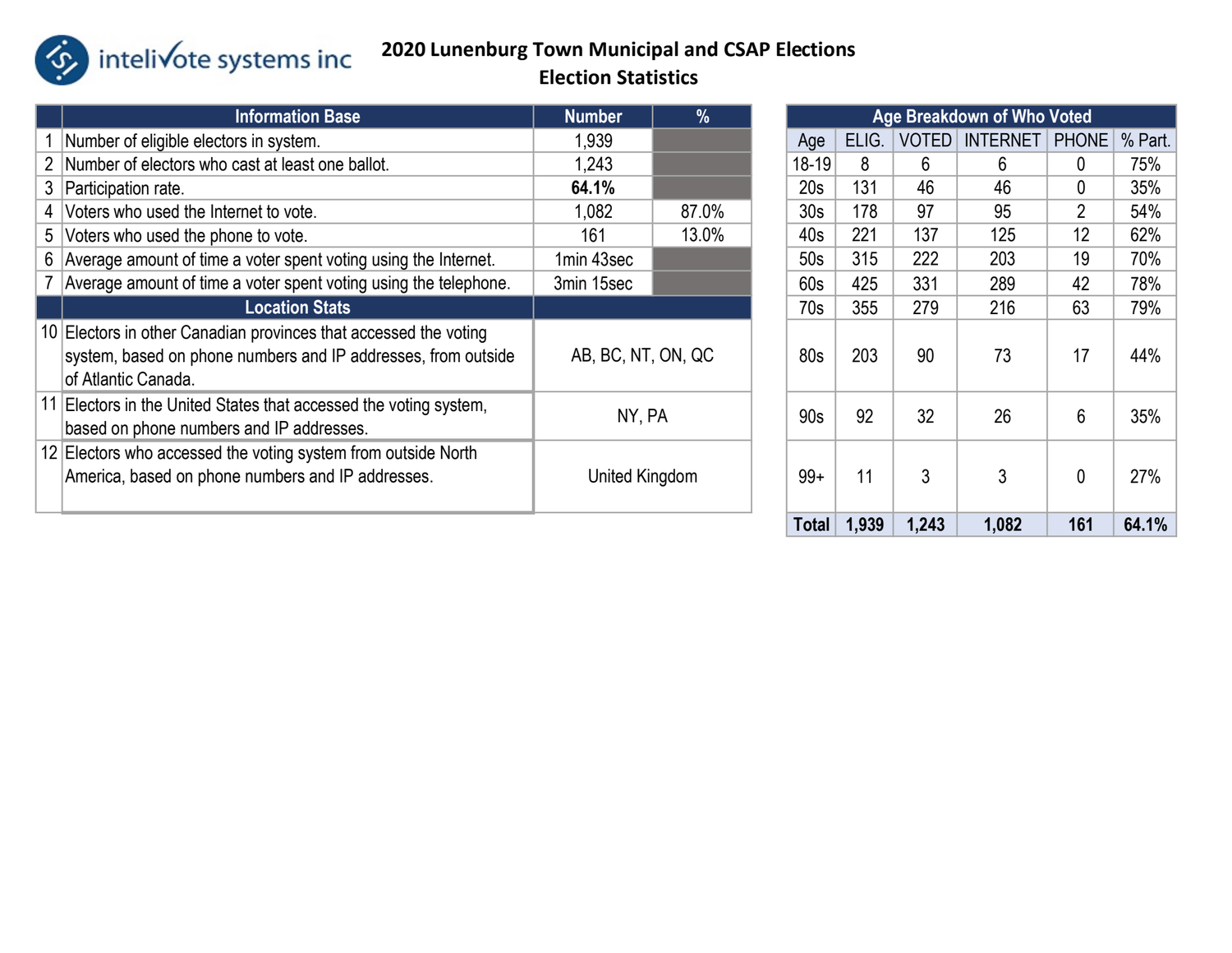



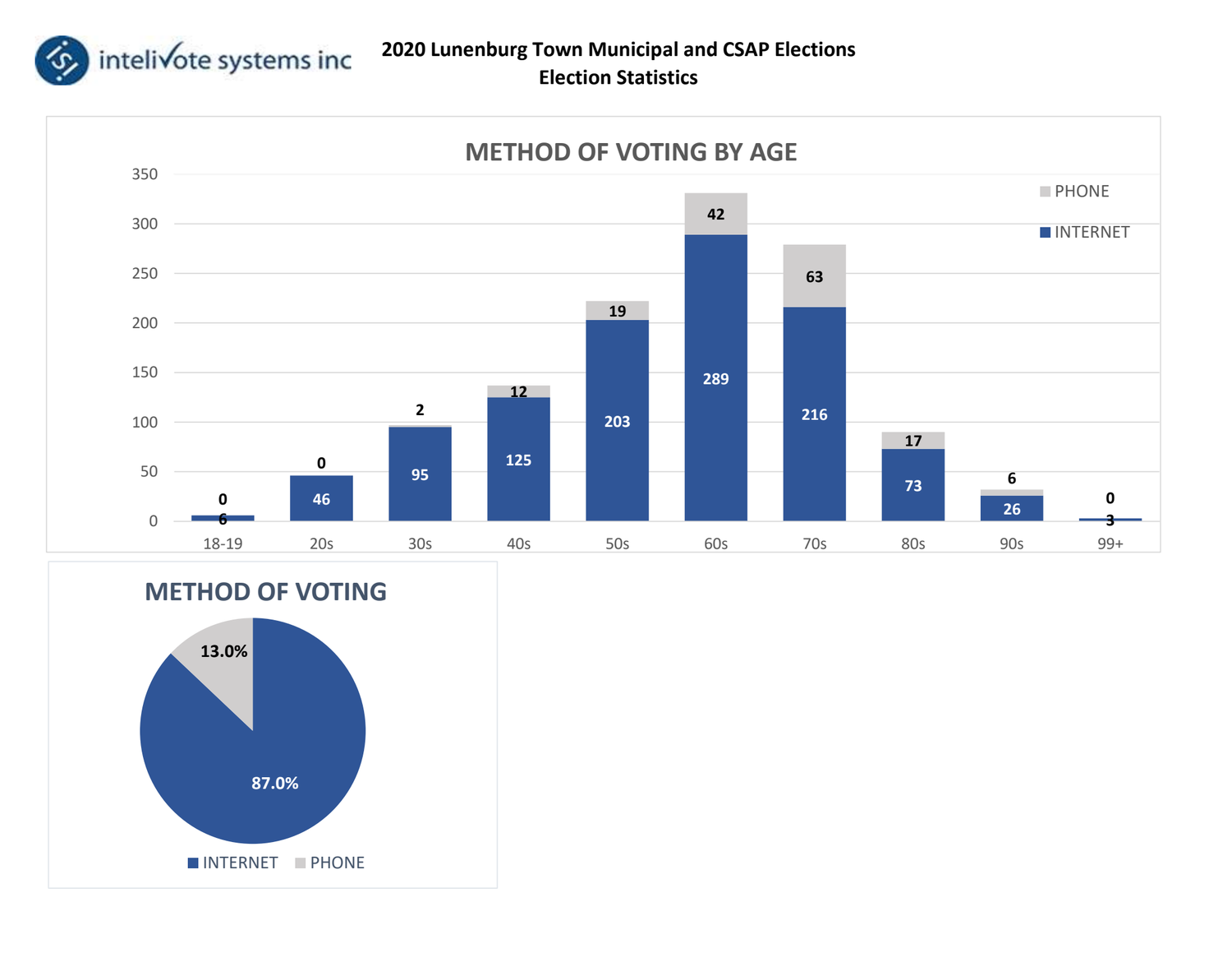

intelivote systems inc 2020 Lunenburg Town Municipal and CSAP Elections Participation Statistics

|                  |   |                                                               |                     |        |                 | <b>Participation</b> |              |       |
|------------------|---|---------------------------------------------------------------|---------------------|--------|-----------------|----------------------|--------------|-------|
|                  |   | <b>Information Base</b>                                       | <b>Total Number</b> | %      | <b>Internet</b> | $\frac{1}{2}$        | <b>Phone</b> | %     |
|                  |   | Number of eligible electors in system.                        | 1,939               |        |                 |                      |              |       |
|                  | 2 | Number of electors who cast at least one ballot.              | 1,243               | 64.1%  | 1,082           | 87.0%                | 161          | 13.0% |
|                  |   | Number of electors eligible to vote for Mayor ballot.         | 1,939               | 100.0% |                 |                      |              |       |
| <b>MUNICIPAL</b> | 4 | Number of eligible electors who voted for Mayor ballot.       | 243. ا              | 64.1%  | 1,082           | 87.0%                | 161          | 13.0% |
|                  |   | Number of electors eligible to vote for Councillors ballot.   | 1,939               | 100.0% |                 |                      |              |       |
|                  |   | Number of eligible electors who voted for Councillors ballot. | 1,236               | 63.7%  | 1.081           | 87.5%                | 155          | 12.5% |
|                  |   |                                                               |                     |        |                 |                      |              |       |
|                  |   | <b>ELECTION PARTICIPATION STATISTICS</b>                      |                     |        |                 |                      |              |       |

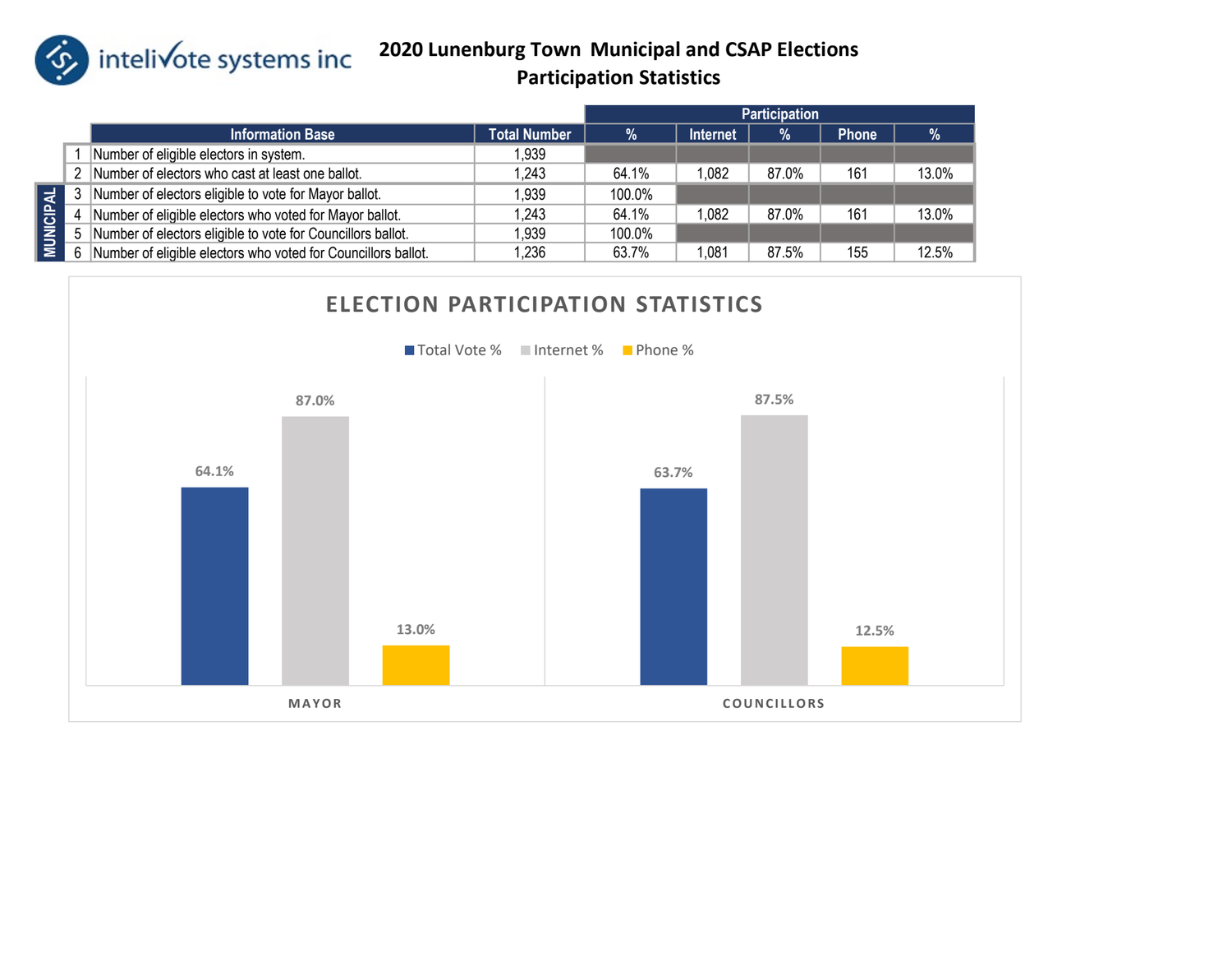

Entelivote systems inc<sup>2020</sup> Lunenburg Town Municipal and School Board Elections Voting Time Breakdown

| Date & Time        | 8-Oct        | 9-Oct          | <b>10-Oct</b>  | <b>11-Oct</b>  | <b>12-Oct</b>  | 13-Oct       | <b>14-Oct</b>  | <b>15-Oct</b>  | <b>16-Oct</b>  | <b>17-Oct</b> | <b>Grand Total</b> | %/Hr.  |
|--------------------|--------------|----------------|----------------|----------------|----------------|--------------|----------------|----------------|----------------|---------------|--------------------|--------|
| 12:00 AM           |              |                |                |                |                | $\mathbf{1}$ |                |                |                | $\mathbf{1}$  | $\overline{2}$     | 0.2%   |
| 1:00 AM            |              |                |                |                |                |              |                |                |                |               | $\mathbf 0$        | 0.0%   |
| 2:00 AM            |              |                |                |                |                |              |                |                |                |               | $\pmb{0}$          | 0.0%   |
| 3:00 AM            |              |                |                |                |                |              |                |                |                |               | $\pmb{0}$          | 0.0%   |
| 4:00 AM            |              |                |                |                |                |              |                |                |                |               | $\pmb{0}$          | 0.0%   |
| 5:00 AM            |              |                |                |                |                |              |                |                |                |               | $\pmb{0}$          | 0.0%   |
| 6:00 AM            |              |                |                |                |                |              | $\sqrt{2}$     |                |                |               | $\overline{2}$     | 0.2%   |
| 7:00 AM            |              | $\overline{2}$ | 3              |                | $\overline{2}$ | 4            | 3              | 1              | $\overline{2}$ | 3             | 20                 | 1.6%   |
| 8:00 AM            |              | 5              | 1              | $\overline{2}$ |                | 5            | 3              | 3              | 4              | 9             | 32                 | 2.6%   |
| 9:00 AM            |              | 12             | $\mathfrak{Z}$ | 1              | 6              | 13           | $\overline{7}$ | 3              | 9              | 17            | 71                 | 5.7%   |
| 10:00 AM           |              | 13             | 8              | $\overline{7}$ | 3              | 9            | 14             | 5              | 4              | 36            | 99                 | 8.0%   |
| 11:00 AM           |              | 14             | 4              | 1              | 6              | 8            | 11             | 9              | 15             | 37            | 105                | 8.4%   |
| 12:00 PM           | 31           | 10             | 10             | 5              | 12             | 13           | 13             | $\overline{7}$ | 9              | 29            | 139                | 11.2%  |
| 1:00 PM            | 29           | 16             | $\overline{2}$ | 13             | 6              | 10           | 14             | 3              | 5              | 22            | 120                | 9.7%   |
| 2:00 PM            | 20           | 8              | 8              | 11             | 3              | 11           | 10             | 10             | 3              | 30            | 114                | 9.2%   |
| 3:00 PM            | 17           | $6\phantom{.}$ | 6              | 5              | 6              | 11           | 5              | $\overline{2}$ | 11             | 20            | 89                 | 7.2%   |
| 4:00 PM            | 14           | 4              | 6              | 4              | 6              | 7            | 13             | 8              | 12             | 15            | 89                 | 7.2%   |
| 5:00 PM            | 19           | 5              | 4              | 8              | 6              | 5            | 6              | 10             | 9              | 19            | 91                 | 7.3%   |
| 6:00 PM            | 10           | 13             | 3              | $\overline{2}$ | 10             | 12           | $\overline{7}$ | 9              | 12             | 16            | 94                 | 7.6%   |
| 7:00 PM            | 15           | 3              | 1              | 4              | 8              | 11           | 3              | 8              | 7              |               | 60                 | 4.8%   |
| 8:00 PM            | 3            | 4              |                |                | 8              | 6            | 10             | 9              | 11             |               | 51                 | 4.1%   |
| 9:00 PM            | 5            |                |                |                | $\overline{2}$ | 4            | 4              | 8              | 11             |               | 34                 | 2.7%   |
| 10:00 PM           | $\mathbf{1}$ | 3              |                |                | 3              | 6            | $\overline{2}$ | $\overline{2}$ | 7              |               | 24                 | 1.9%   |
| 11:00 PM           |              |                | 1              | 1              | $\overline{2}$ |              |                |                | 3              |               | $\overline{7}$     | 0.6%   |
| <b>Grand Total</b> | 164          | 118            | 60             | 64             | 89             | 136          | 127            | 97             | 134            | 254           | 1,243              | 100.0% |
| %/Day              | 13.2%        | 9.5%           | 4.8%           | 5.1%           | 7.2%           | 10.9%        | 10.2%          | 7.8%           | 10.8%          | 20.4%         |                    |        |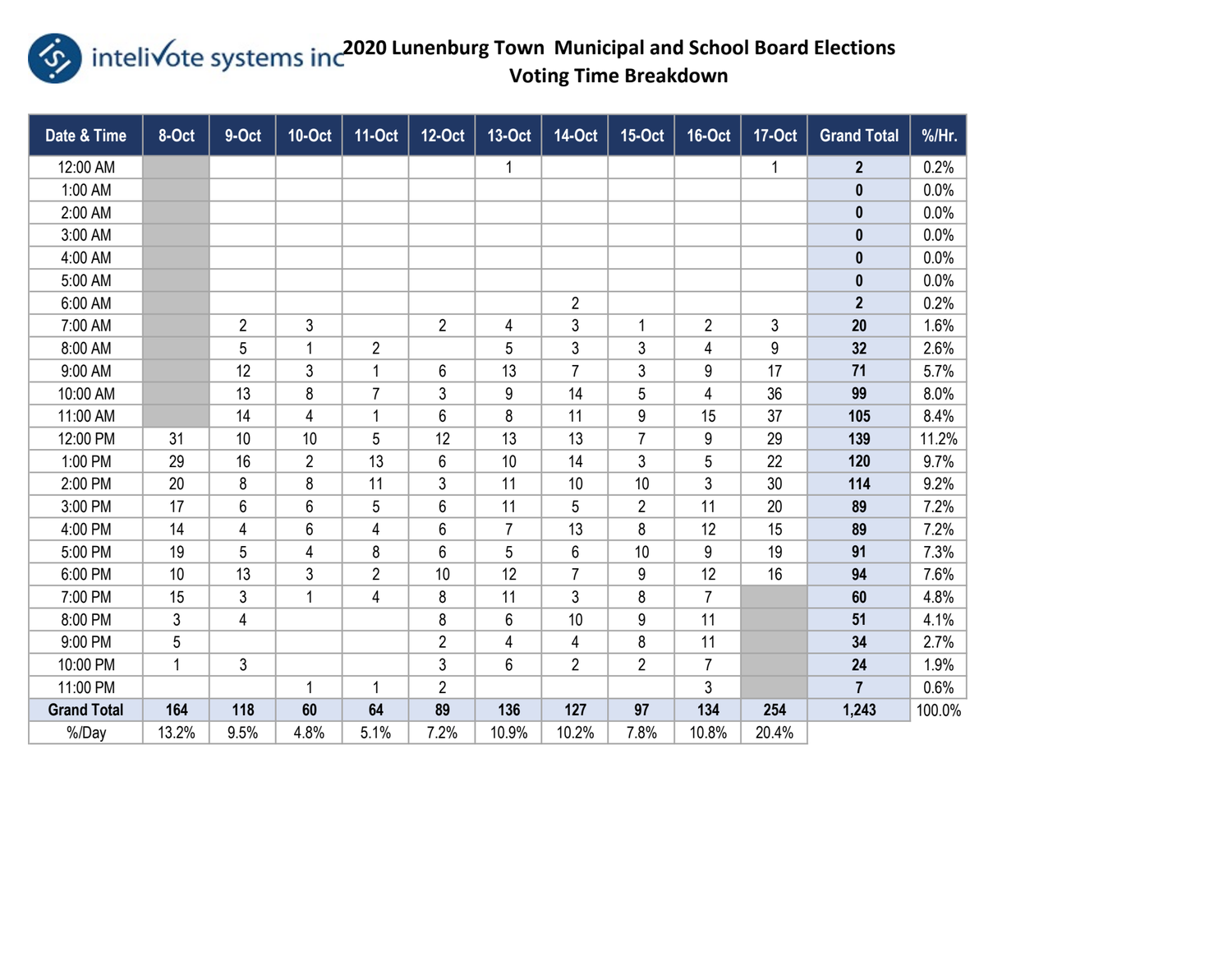

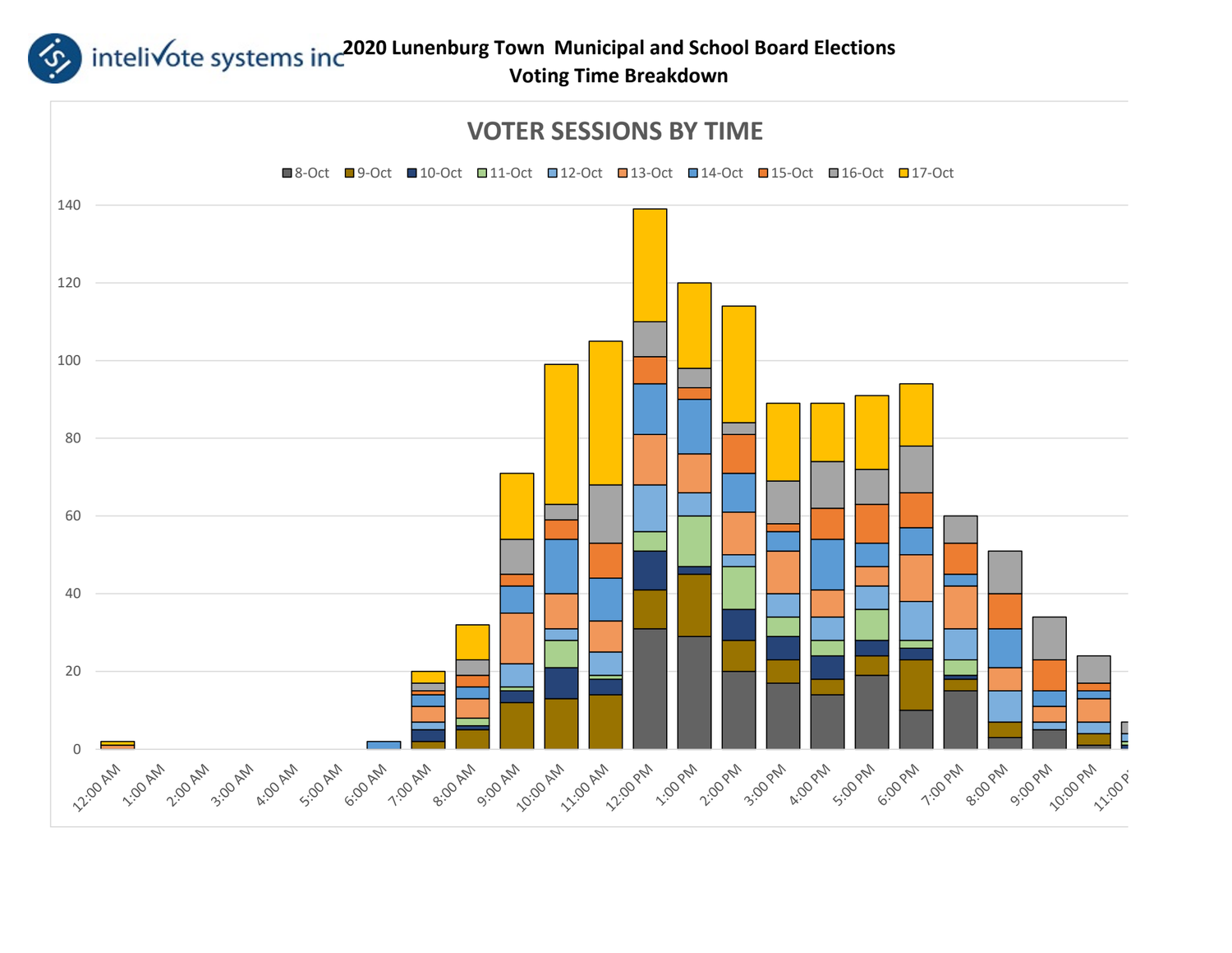## intelivote systems and Lunenburg Town Municipal and School Board Elections Internet Voter Sessions

| <b>Device</b>      | <b>Operating System</b> | <b>Voter</b><br><b>Sessions</b> | %     |  |  |
|--------------------|-------------------------|---------------------------------|-------|--|--|
|                    | Linux                   | 22                              |       |  |  |
|                    | Macintosh               | 406                             | 75.8% |  |  |
|                    | <b>Windows 7</b>        | 56                              |       |  |  |
| Computer           | Windows 8               | 13                              |       |  |  |
|                    | Windows 10              | 348                             |       |  |  |
|                    | <b>Windows Vista</b>    | 1                               |       |  |  |
|                    | <b>Windows XP</b>       | $\mathbf{1}$                    |       |  |  |
| <b>Smart Phone</b> | Android                 | 96                              |       |  |  |
|                    | iPhone                  | 100                             | 24.2% |  |  |
| <b>Tablet</b>      | liPad                   | 73                              |       |  |  |
| Other              | <b>Smart TV</b>         | 1                               |       |  |  |
|                    | Total                   | 1,117                           |       |  |  |



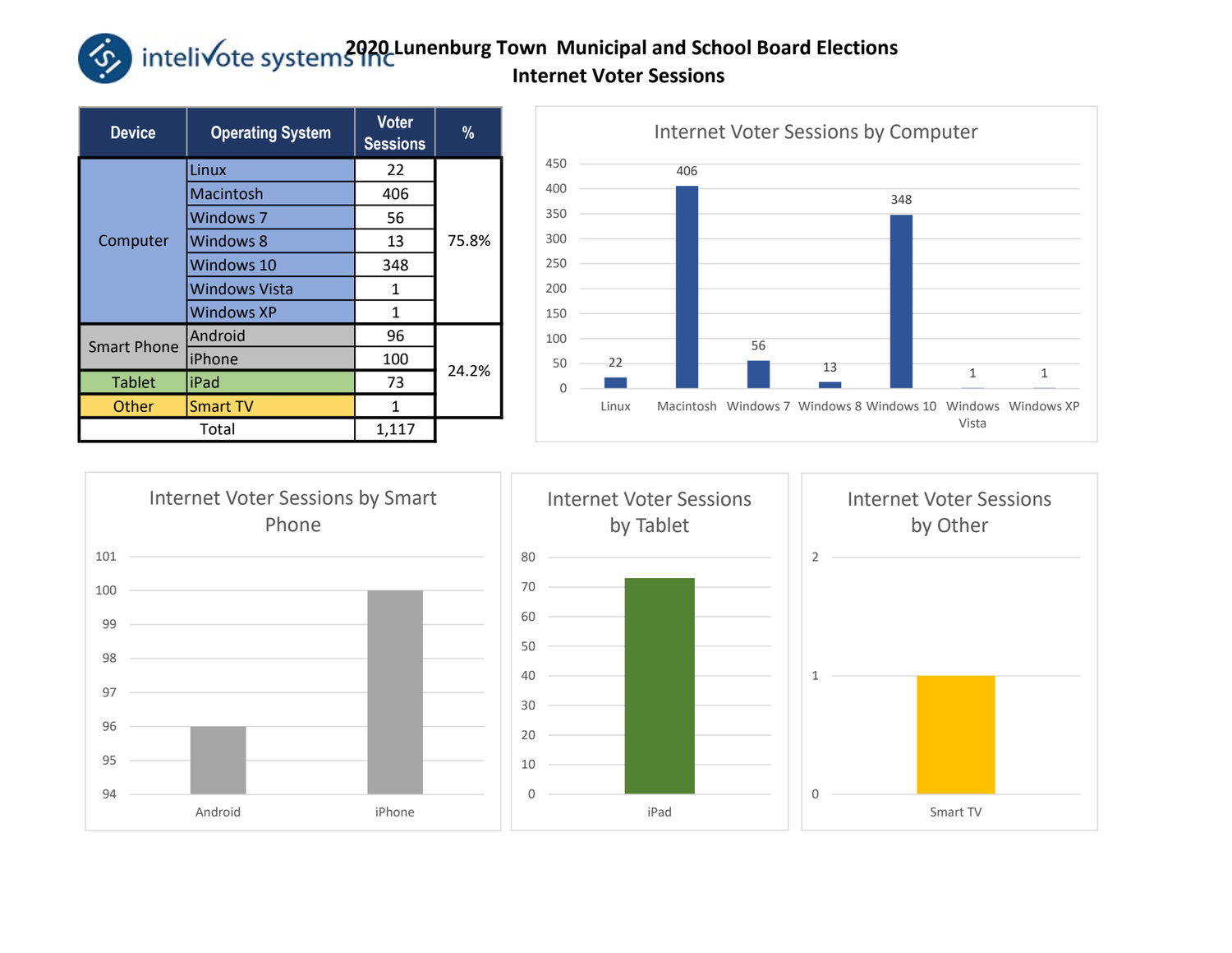# *S* inteli√ote systems inc

### 2020 Lunenburg Town Municipal and School Board Elections Age & Gender

|              |           |       |                | <b>Age Breakdown of Who Voted</b>  |                |        |                    | Gender         | <b>Total Eligible</b> | <b>Total Voted</b>                   | Participati |
|--------------|-----------|-------|----------------|------------------------------------|----------------|--------|--------------------|----------------|-----------------------|--------------------------------------|-------------|
| Age          |           | ELIG. |                | VOTED   INTERNET   PHONE   % Part. |                |        | <b>Total Part.</b> | <b>Female</b>  | 1,110                 | 716                                  | 64.5%       |
|              | F.        | 4     | $\mathbf{3}$   | 3                                  | $\overline{0}$ | 75.0%  |                    | <b>Male</b>    | 821                   | 524                                  | 63.8%       |
| $18 - 19$    | M         | 3     | $\overline{2}$ | $\overline{2}$                     | 0              | 66.7%  | 75%                | <b>Unknown</b> | 8                     | 3                                    | 37.5%       |
|              | <b>UK</b> | 1     | $\mathbf{1}$   | 1                                  | 0              | 100.0% |                    | <b>Total</b>   | 1,939                 | 1,243                                | 64.1%       |
| 20s          | F         | 68    | 24             | 24                                 | 0              | 35.3%  |                    |                |                       |                                      |             |
|              | M         | 57    | 20             | 20                                 | $\mathbf{0}$   | 35.1%  | 35%                | Gender         | <b>INTERNET</b>       | <b>PHONE</b>                         |             |
|              | <b>UK</b> | 6     | $\overline{2}$ | $\overline{2}$                     | 0              | 33.3%  |                    | F.             | 617                   | 99                                   |             |
|              | F         | 99    | 56             | 54                                 | 2              | 56.6%  |                    | M              | 462                   | 62                                   |             |
| 30s          | M         | 79    | 41             | 41                                 | 0              | 51.9%  | 54%                | <b>UK</b>      | 3                     | 0                                    |             |
|              | <b>UK</b> | 0     | $\pmb{0}$      | $\mathbf 0$                        | 0              | 0.0%   |                    |                |                       |                                      |             |
| <b>40s</b>   | F.        | 127   | 86             | 79                                 | $\overline{7}$ | 67.7%  |                    |                |                       |                                      |             |
|              | M         | 94    | 51             | 46                                 | 5              | 54.3%  | 62%                |                |                       | <b>Participated Voters by Gender</b> |             |
|              | <b>UK</b> | 0     | 0              | 0                                  | 0              | 0.0%   |                    |                |                       |                                      |             |
| <b>50s</b>   | F.        | 163   | 121            | 109                                | 12             | 74.2%  |                    |                |                       | 0.24%                                |             |
|              | M         | 152   | 101            | 94                                 | $\overline{7}$ | 66.4%  | 70%                |                |                       |                                      |             |
|              | <b>UK</b> | 0     | $\overline{0}$ | 0                                  | 0              | 0.0%   |                    |                |                       |                                      |             |
|              | F         | 237   | 197            | 171                                | 26             | 83.1%  |                    |                |                       |                                      |             |
| <b>60s</b>   | $M$       | 188   | 134            | 118                                | 16             | 71.3%  | 78%                |                |                       |                                      |             |
|              | <b>UK</b> | 0     | $\mathbf 0$    | $\pmb{0}$                          | 0              | 0.0%   |                    |                |                       |                                      |             |
|              | F.        | 204   | 158            | 120                                | 38             | 77.5%  |                    |                | 42.16%                |                                      |             |
| <b>70s</b>   | M         | 150   | 121            | 96                                 | 25             | 80.7%  | 79%                |                |                       |                                      |             |
|              | <b>UK</b> | 1     | $\mathbf 0$    | $\mathbf{0}$                       | 0              | 0.0%   |                    |                |                       |                                      |             |
|              | F.        | 135   | 52             | 43                                 | 9              | 38.5%  |                    |                |                       |                                      | 57.60%      |
| <b>80s</b>   | M         | 68    | 38             | 30                                 | 8              | 55.9%  | 44%                |                |                       |                                      |             |
|              | <b>UK</b> | 0     | $\pmb{0}$      | 0                                  | 0              | 0.0%   |                    |                |                       |                                      |             |
|              | F.        | 62    | 16             | 11                                 | 5              | 25.8%  |                    |                |                       |                                      |             |
| <b>90s</b>   | M         | 30    | 16             | 15                                 | $\mathbf{1}$   | 53.3%  | 35%                |                |                       |                                      |             |
|              | <b>UK</b> | 0     | $\overline{0}$ | 0                                  | 0              | 0.0%   |                    |                |                       |                                      |             |
|              | F         | 11    | $\overline{3}$ | $\overline{3}$                     | 0              | 27.3%  |                    |                |                       |                                      |             |
| $99+$        | $M$       | 0     | $\overline{0}$ | 0                                  | 0              | 0.0%   | 27%                |                |                       | Female Male Unknown                  |             |
|              | <b>UK</b> | 0     | 0              | 0                                  | 0              | 0.0%   |                    |                |                       |                                      |             |
| <b>Total</b> |           | 1,939 | 1,243          | 1,082                              | 161            | 64.1%  |                    |                |                       |                                      |             |

| Gender         | <b>Total Eligible</b> | <b>Total Voted</b> | <b>Participation</b> |  |
|----------------|-----------------------|--------------------|----------------------|--|
| <b>Female</b>  | 1,110                 | 716                | 64.5%                |  |
| <b>Male</b>    | 821                   | 524                | 63.8%                |  |
| <b>Unknown</b> | 8                     | 3                  | 37.5%                |  |
| Total          | 1,939                 | 1.243              | 64.1%                |  |

| <b>Gender</b> | <b>INTERNET</b> | <b>PHONE</b> |  |  |
|---------------|-----------------|--------------|--|--|
|               | 617             | 99           |  |  |
|               | 462             | 62           |  |  |
| ШK            |                 |              |  |  |